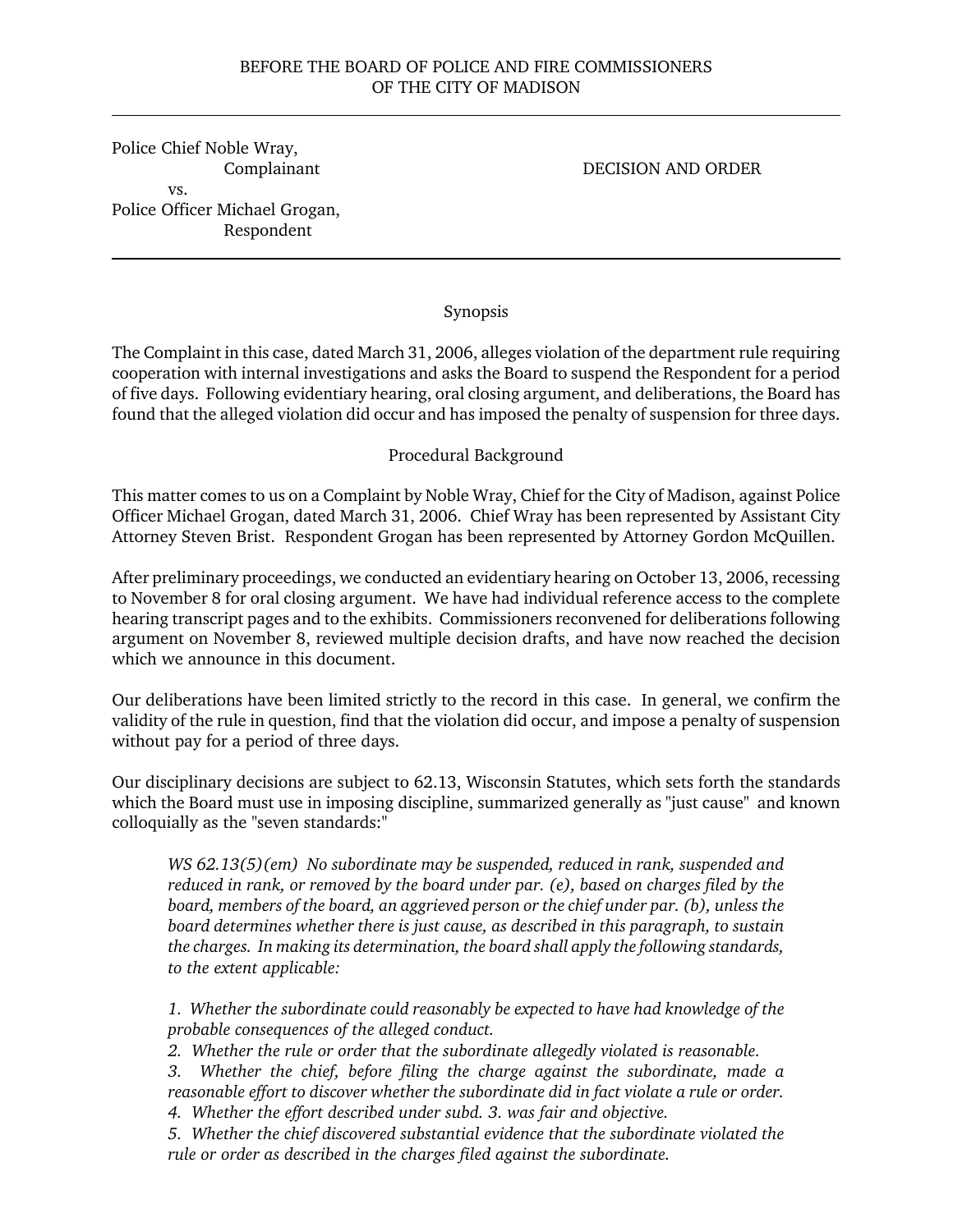*6. Whether the chief is applying the rule or order fairly and without discrimination against the subordinate.*

*7. Whether the proposed discipline reasonably relates to the seriousness of the alleged violation and to the subordinate's record of service with the chief's department.*

On their face these standards seem designed to guide a *review* of discipline previously imposed, as their historical origin from an arbitration context would suggest, even though it is our statutory task to consider the initial *imposition* of discipline. The statute directs us to follow the seven standards "to the extent applicable." When we deliberate within the framework of the seven standards we struggle to conform our decision-making to the rigid and sometimes inapposite statutory instructions. In this decision we summarize our examination of the single count of the Complaint in the light of each of the seven standards.

The disciplinary decisions of this Board are subject to unusually broad judicial review. Under current review standards established at WS 62.13(5)(i), the ultimate responsibility of this Board is the compilation of a record available for thorough review in Circuit Court, which on statutory appeal does not merely affirm or overrule our decision but answers independently the same question which we address: "Upon the evidence is there just cause...to sustain the charges against the accused?"

### **Decision**

### Count 1, Failure to cooperate with internal investigation

*Rule 2-231 - Cooperation with Investigations Required*

*Members of the department must cooperate in internal investigations of alleged misconduct, illegal activity or policy violations. Failure to answer questions or submit to proper investigative techniques constitutes insubordination.*

*The Seven Standards, Standard 1.: Whether the subordinate could reasonably be expected to have had knowledge of the probable consequences of the alleged conduct.*

The Manual of Policy, Regulations and Procedures of the Madison Police Department, once known as the "Blue Book," has been in use within the department and as the basis of disciplinary charges before this Board for many years. We have consistently accepted its authority and continue to do so. All officers surely know in fact that we expect them to be familiar with Department rules, and no officer could reasonably have any contrary understanding.

In our view, this standard does not require that each officer must have accurately envisioned the actual penalty which we would impose for any given violation. This standard requires us, rather, to determine that a reasonable officer would have understood beforehand that the conduct would be considered to have violated a rule, and to have understood that the violation would result in discipline.

We are confident that Madison police officers understand that cooperation with internal investigations is required by rule. Any other understanding would be unreasonable. We are similarly confident that Madison police officers, as reasonable officers, anticipate disciplinary consequences for non-cooperation with internal investigations.

In short, this standard has been met.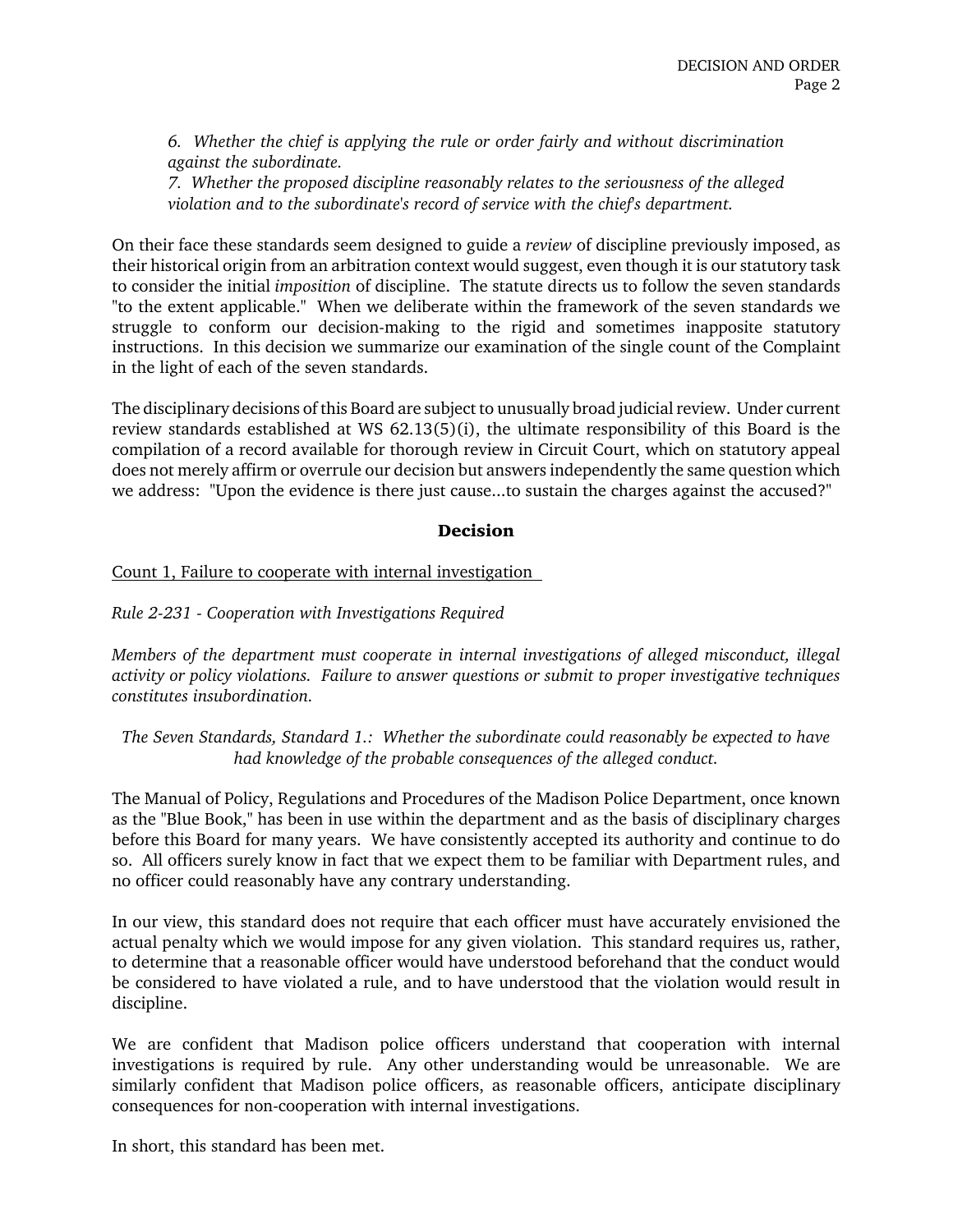### *Standard 2.: Whether the rule or order that the subordinate allegedly violated is reasonable.*

We have consistently supported the reasonableness of the Police Department disciplinary rules on their face and we continue to do so, subject of course to application in specific cases.

The Chief has not overstated the importance of the rule in question. We reiterate and re-emphasize that officers must cooperate fully with internal investigations. The Chief expects such cooperation, and the PFC expects it. The good order of the department and the integrity of the public trust depend upon it.

We find nothing in our record to suggest that any member of the department entertains any practical doubts regarding the responsibility of the department and the Chief to review and confirm the professionalism of our officers and to investigate allegations of misconduct. We believe that the reasonableness, indeed the necessity, of cooperation with those responsibilities is beyond question. The record of this case clearly confirms that Respondent Grogan himself regarded the rule as valid, applicable, reasonable, and important.

# *Standard 3.: Whether the chief, before filing the charge against the subordinate, made a reasonable effort to discover whether the subordinate did in fact violate a rule or order.*

This standard poses serious difficulties if taken literally. This Board does not, of course, sit to review the decision of the Chief. We understand our evidentiary hearing to be the primary vehicle by which to determine whether the Respondent did in fact violate a rule or order. Yet this standard and the standards following it are phrased as reviews of the Chief's pre-hearing conduct, that is, his charging decision. We have construed this statute as consistently as possible with our straightforward conventional duty to try the case against Respondent and not undertake a new responsibility of reviewing the charging procedures and decisions of complainants. Yet these standards 3. through 7. seem to direct our attention to the internal procedures of the department and the pre-hearing decisions of the Chief, albeit "to the extent applicable." Perhaps these standards also imply a duty explicitly to examine our own proceedings. We conclude that Standard 3. requires us to make a twofold determination:

1. The evidence has demonstrated clearly and to our satisfaction that Chief Wray and the department conducted a pre-charging investigation which was reasonable under the circumstances. We are fully satisfied that the investigation constituted at least a reasonable effort to discover specifically whether or not Respondent did in fact violate the rule requiring cooperation with an internal investigation.

We recognize that the investigation in this matter was somewhat truncated in comparison with the comprehensive investigations of multiple or open-ended allegations and fact situations which the department sometimes conducts and which sometimes are presented to us. However, the investigation was appropriate and sufficient for its purposes. The statute does not require that the Chief go beyond the level of investigation that is reasonable, and we conclude that he has met the requirement.

2. We believe that our own proceedings have constituted a reasonable effort to determine the merits of the charges.

*Standard 4.: Whether the effort described under subd. 3. was fair and objective.*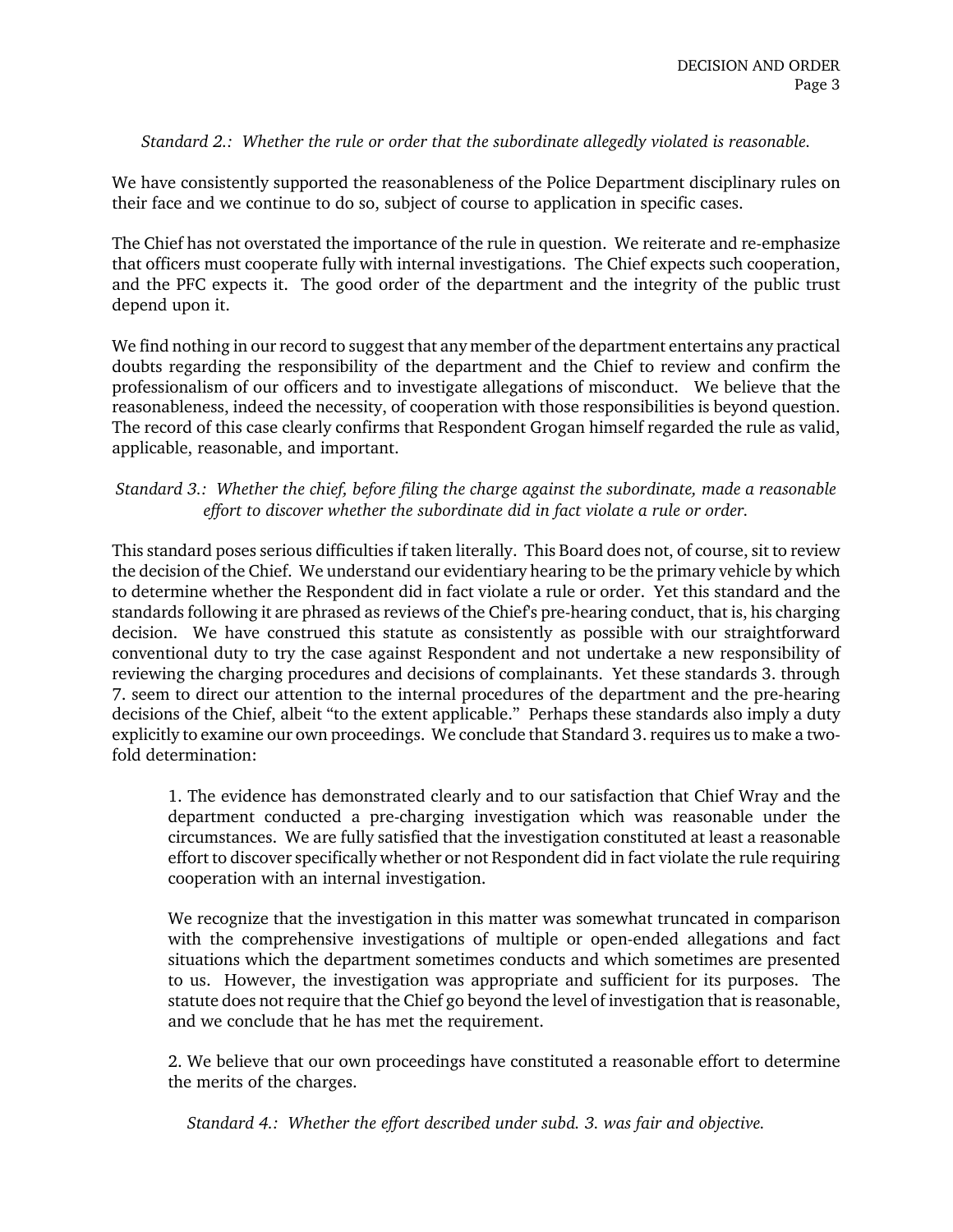We refer back to our discussion of the ambiguities of the seven standards as guidelines for our decisions. We have determined that:

1. The Chief's investigation was fair and objective. We found literally no evidence to the contrary.

2. We are fully satisfied that our own proceedings have been fair and objective.

*Standard 5.: Whether the chief discovered substantial evidence that the subordinate violated the rule or order as described in the charges filed against the subordinate.*

Standard 5. is the only one of the seven standards which goes directly to the issue of culpability, and in doing so it poses an additional interpretive challenge. *Substantial evidence* is a conventional formulation of an appellate review standard, and in this context reinforces a false view of our proceedings as an appellate process rather than an initial imposition of discipline. The burden of proof to be applied by Commissioners under WS 62.13(5) prior to 1993 Wisconsin Act 54 was well established as the "preponderance of the evidence," which is the usual minimum civil burden of proof but which is also significantly greater than "substantial evidence." Should we conclude that the seven standards lowered the burden of proof? We decline to do so, at least until so directed by the body of judicial authority which will be evolving as cases are decided under WS 62.13(5)(em). No officer should be subject to discipline without a showing of culpability by a preponderance of the evidence. To do so would probably be unconstitutional even if authorized on the face of the statute. We determine as follows:

1. We have concluded that Chief Wray discovered substantial evidence that Respondent violated the rule requiring cooperation with internal investigations.

2. We have concluded that substantial evidence constituting at least a preponderance of the evidence in our proceedings has demonstrated that Respondent acted in violation of the department rule. Officer Grogan on at least one occasion actively interfered with the Department's internal investigation by instructing his brother-in-law not to provide certain records which had been requested in the course of that investigation. These records were records of a business operated by Officer Grogan's brother-in-law. This interference constituted an intentional, positive, material violation of the rule requiring cooperation with an internal investigation.

We offer these further comments to address constructively certain contextual misunderstandings which we perceive throughout the case record. Officer Grogan's interference with the investigation was not somehow excepted from the requirements of the rule requiring cooperation with departmental investigation by Officer Grogan's apparent misunderstanding of the implications and mechanics of his privilege against selfincrimination. His immediate error was to attach his privilege to materials in the possession of a third party. More broadly, Officer Grogan, and perhaps other officers and department management, may not fully appreciate that the constitutional privilege of sworn officers with respect to self-incrimination has no role or weight in the administrative proceedings of the department, nor in these proceedings. Officers must answer questions, and must cooperate, upon risk of discipline including discharge. "Garrity" warnings do not dilute either that obligation or that risk; in fact, the warnings serve to clarify and confirm the obligation to cooperate. An officer is not constitutionally entitled to condition compliance with department rules upon the department's effective insulation of the resulting information from a criminal proceeding. Protecting the criminal prosecution from contamination by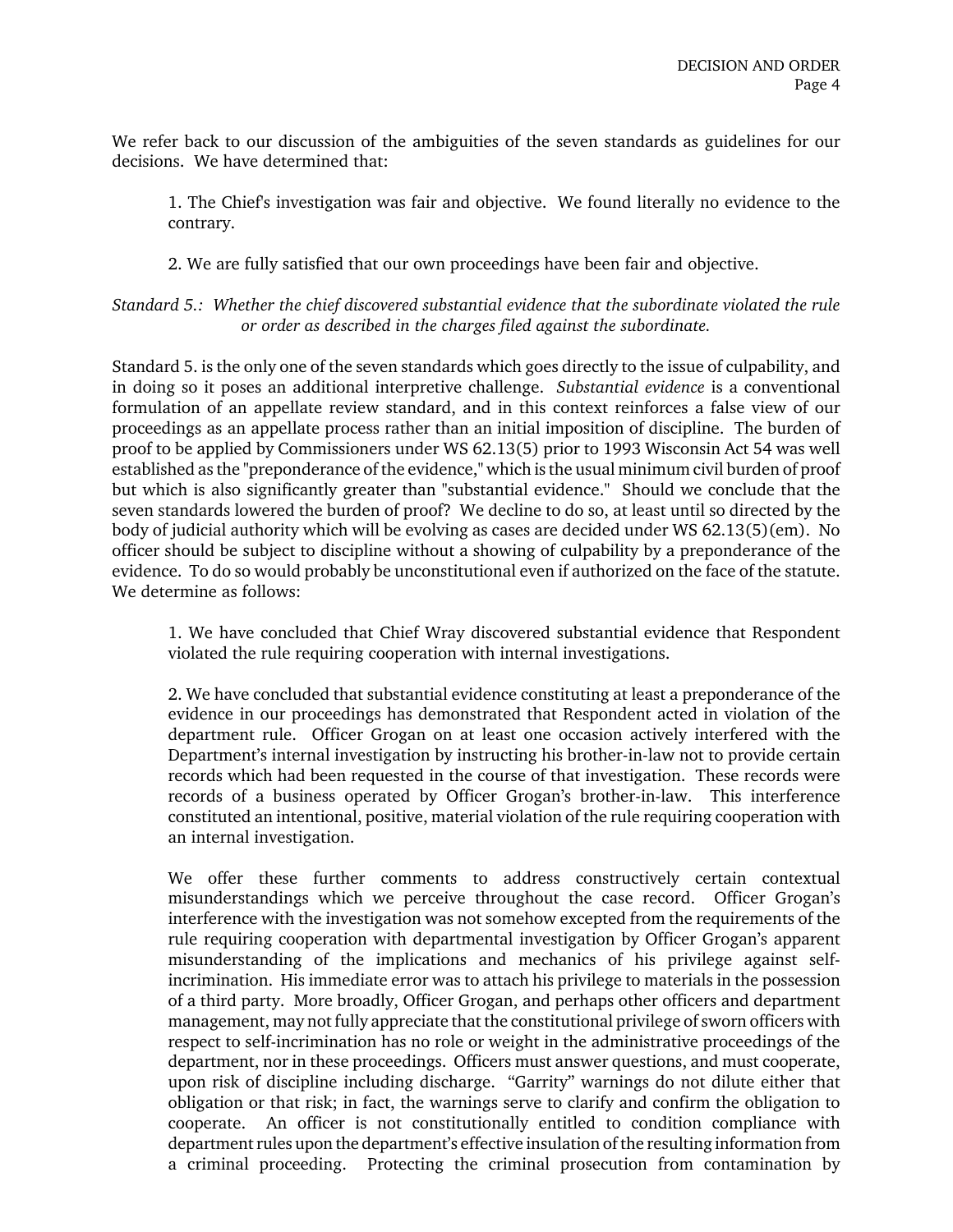constitutionally privileged information at the cost of police department internal investigation is not a proper task of internal investigators (nor of this body), nor is the threat of such contamination a proper basis on which an officer may refuse to cooperate with internal investigation (or with our proceedings.) If material provided under threat of employment action is used adversely in a criminal proceeding, the officer's remedy lies in evidentiary suppression in that criminal proceeding.

In summary, Officer Grogan wrongfully interfered with a department internal investigation by directing, instructing, or advising non-cooperation with an investigative inquiry.

*Standard 6.: Whether the chief is applying the rule or order fairly and without discrimination against the subordinate.*

We refer again to our discussion of the interpretive difficulties posed for us by the seven standards. We have determined that:

1. Chief Wray has applied the rule in question fairly against Respondent and without discrimination.

2. In acting under and applying the rule in question we are acting fairly and without discrimination.

# *Standard 7.: Whether the proposed discipline reasonably relates to the seriousness of the alleged violation and to the subordinate's record of service with the chief's department.*

The violation which undoubtedly occurred in this instance is ameliorated by two factors. First, the practical effect on the internal investigation resulting from Officer Grogan's actions was a brief obstruction or disruption of the internal investigation, perhaps 24 hours in duration. Second, we believe that Officer Grogan acted from a genuine, although mistaken, understanding of his legal rights.

On the other hand, Officer Grogan very deliberately instructed his brother-in-law not to cooperate with the investigation, and did not take the initiative to inform the department that he had done so. Furthermore, the prompt remediation of Officer Grogan's obstruction is attributable to the department's investigative persistence, not to any action by Grogan.

We are not here primarily to punish Respondent, but to protect the public, to uphold the public interest in the integrity and efficiency of police authority, and to preserve the reputation and good order of the Department. As we have noted, the rule in question in this case is fundamental and vital. Under some circumstances violation might conceivably carry the utmost importance and urgency, requiring severe consequences, potentially including discharge.

We agree with Chief Wray that this case does not rise to that level. Weighing all circumstances revealed in our record, and intending fully to confirm the inherent primacy of the rule in question and the internal investigation process, we have concluded that a disciplinary suspension of three days is appropriate.